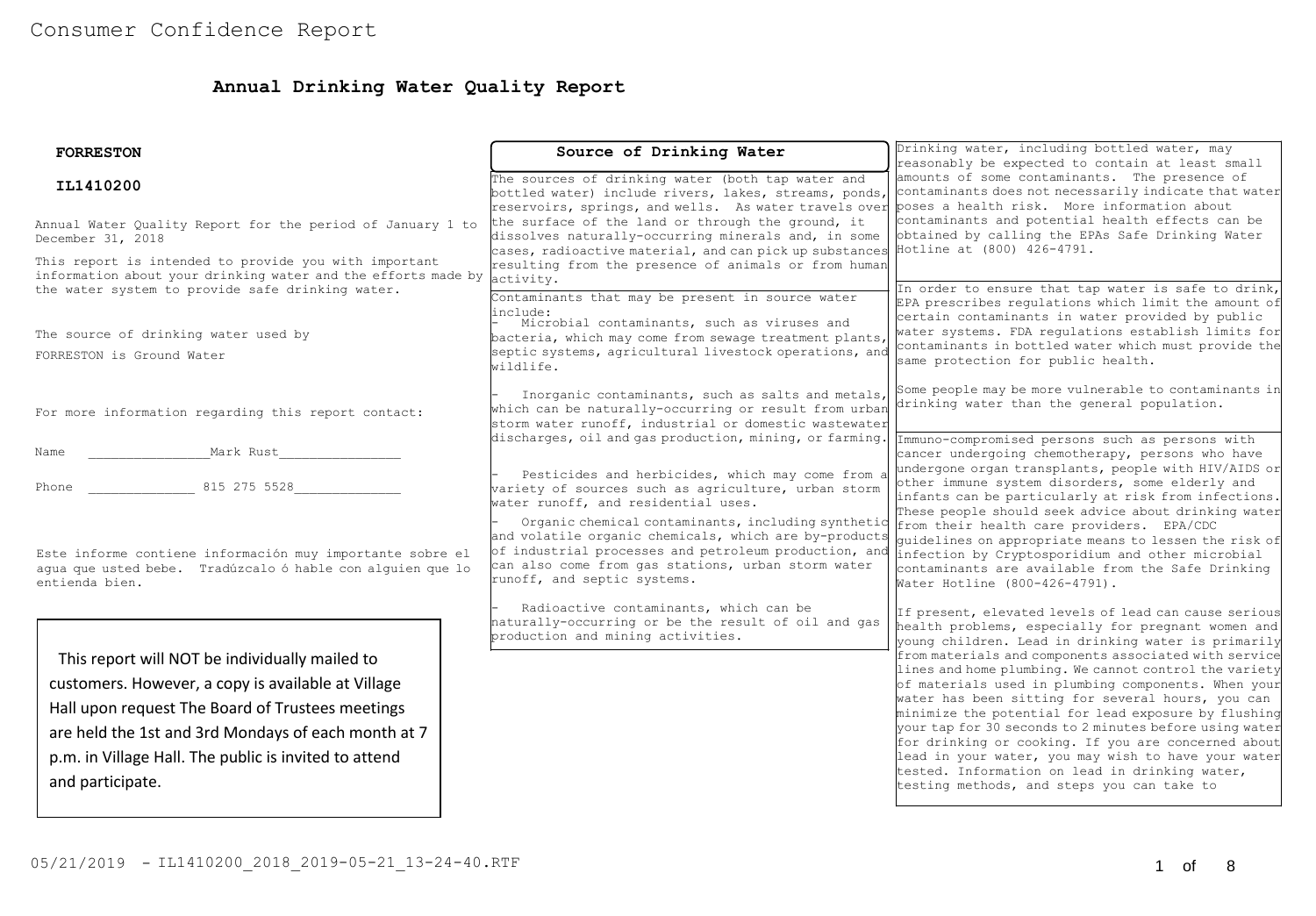minimize exposure is available from the Safe Drinking Water Hotline or at http://www.epa.gov/safewater/lead.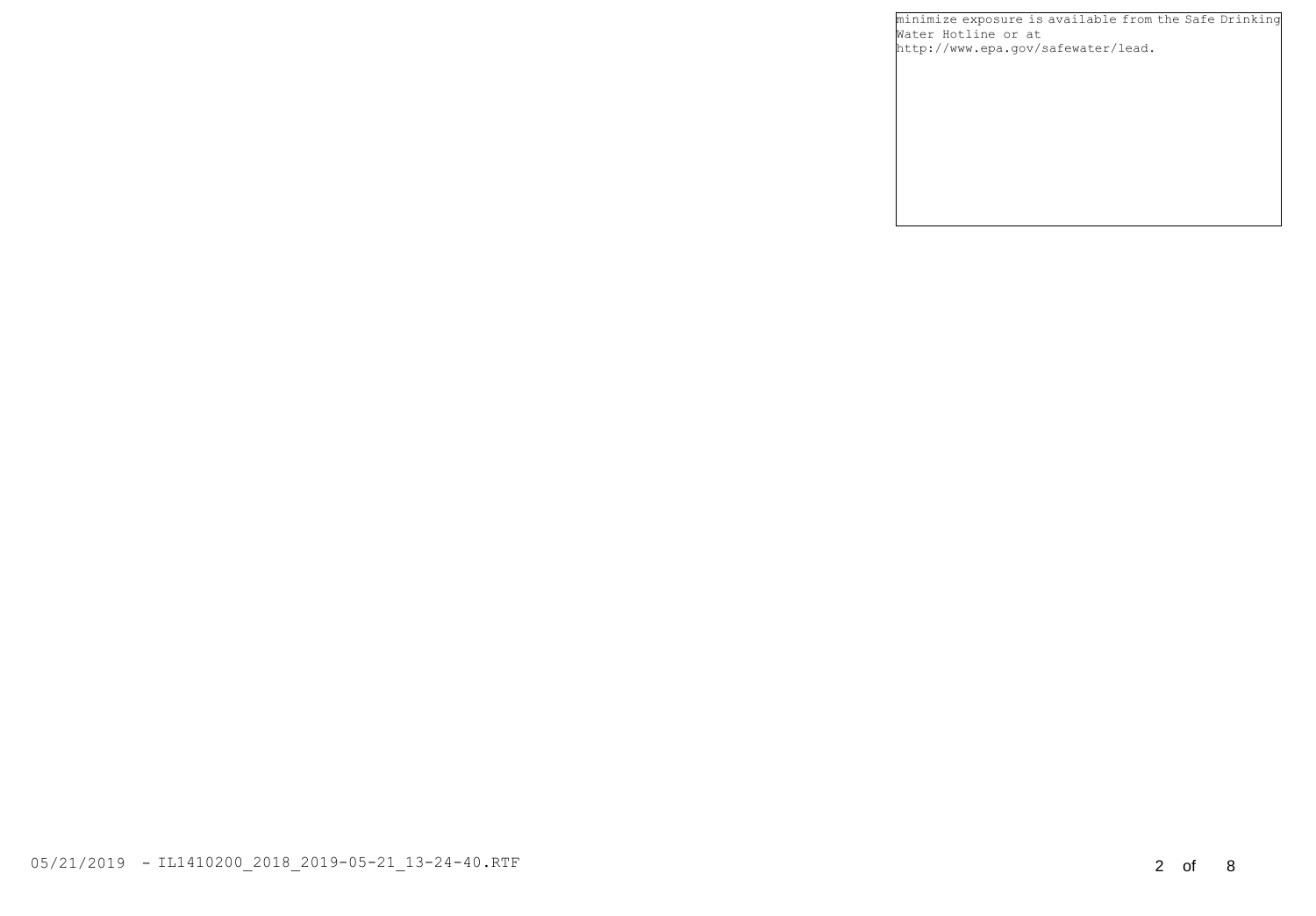## **Source Water Information**

| Source Water Name |  |                    | Type of Water | Report Status Location |                      |  |
|-------------------|--|--------------------|---------------|------------------------|----------------------|--|
| WELL 2 (11785)    |  | 350 GPM LINE SHAFT | GW            | Active                 | $603$ S $3^{rd}$ Ave |  |
| WELL 3 (00922)    |  |                    | GW            | Active                 | 706 S Garden Ave     |  |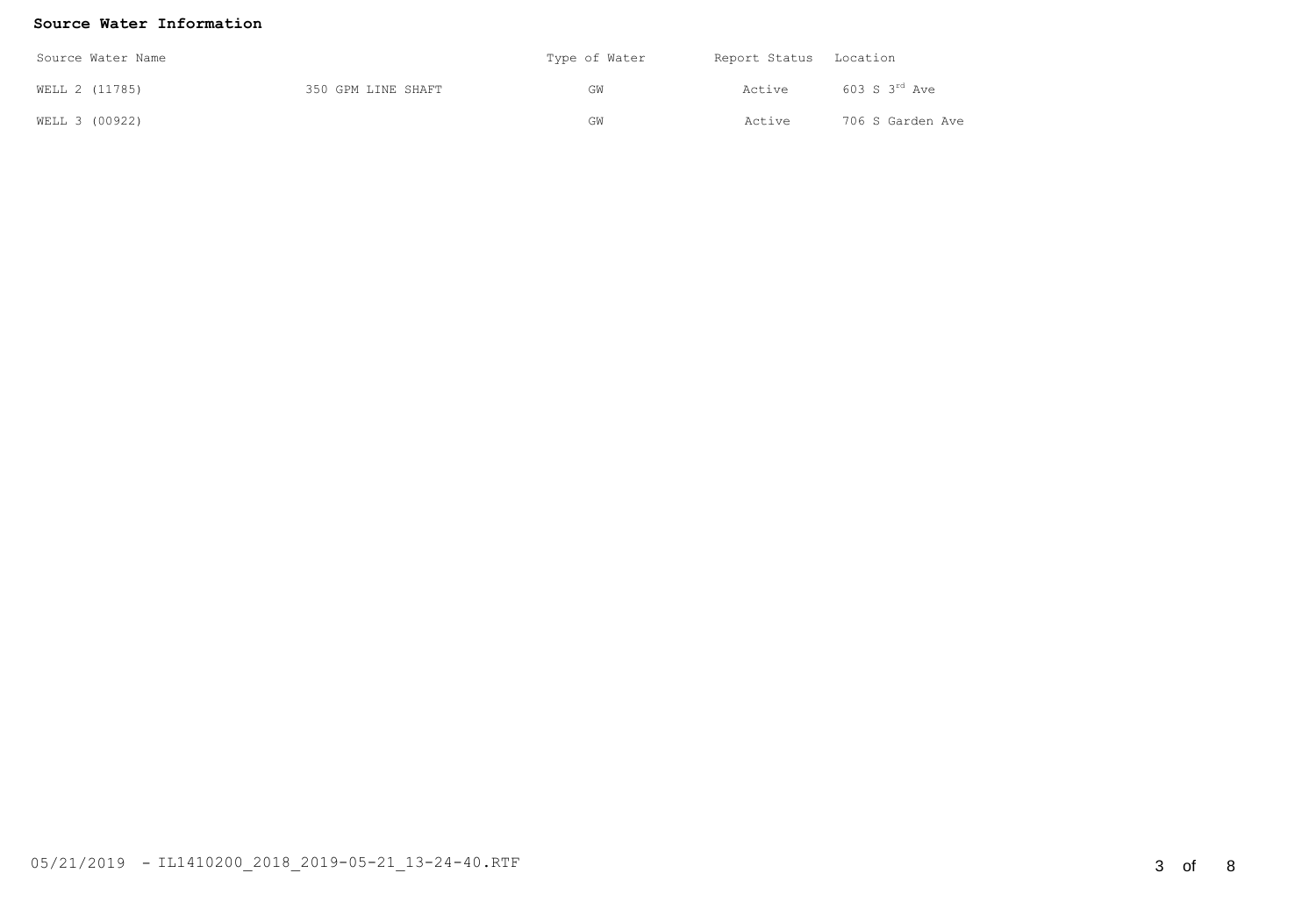#### **Source Water Assessment**

We want our valued customers to be informed about their water quality. If you would like to learn more, please feel welcome to attend any of our reqularly scheduled meetings. The source water assessment for our supply has been completed by the Illinois EPA. If you would like a copy of this information, please stop by City Hall or call our water operator at 815 275 5528. To view a summary version of the completed Source Water Assessments, including: Importance of Source Water; Susceptibility to Contamination Determination; and documentation/recommendation of Source Water Protection Efforts, you may access the Illinois EPA website at http://www.epa.state.il.us/cgi-bin/wp/swap-fact-sheets.pl.

Source of Water: FORRESTONBased on information obtained in a Well Site Survey published in 1990 by the Illinois EPA, one potential source is located within 1,000 feet of one of the wells.The Illinois EPA has determined that the Forreston Community Water Supply's source water is not suspectibile to contamination. This determination is based on a number of criteria including; monitoring conducted at the wells; monitoring conducted at the entry point to the distribution system; and available hydrogeologic data on the wells.Furthermore, in anticipation of the U.S. EPA's proposed Ground Water Rule, the Illinois EPA has determined that the Forreston Community Water Supply is not vulnerable to viral contamination. This determination is based upon the evaluation of the following criteria during the Vulnerability Waiver Process: the community's wells are properly constructed with sound integrity and proper siting conditions; a hydraulic barrier exists which should prevent pathogen movement; all potential routes and sanitary defects have been mitigated such that the source water is adequately protected; monitoring data did not indicate a history of disease outbreak; and the sanitary survey of the water supply did not indicate a viral contamination threat. Because the community's wells are constructed in a confined aquifer, which should prevent the movement of pathogens into the wells, well hydraulics were not considered to be a significant factor in the susceptibility determination. Hence, well hydraulics were not evaluated for this system ground water supply.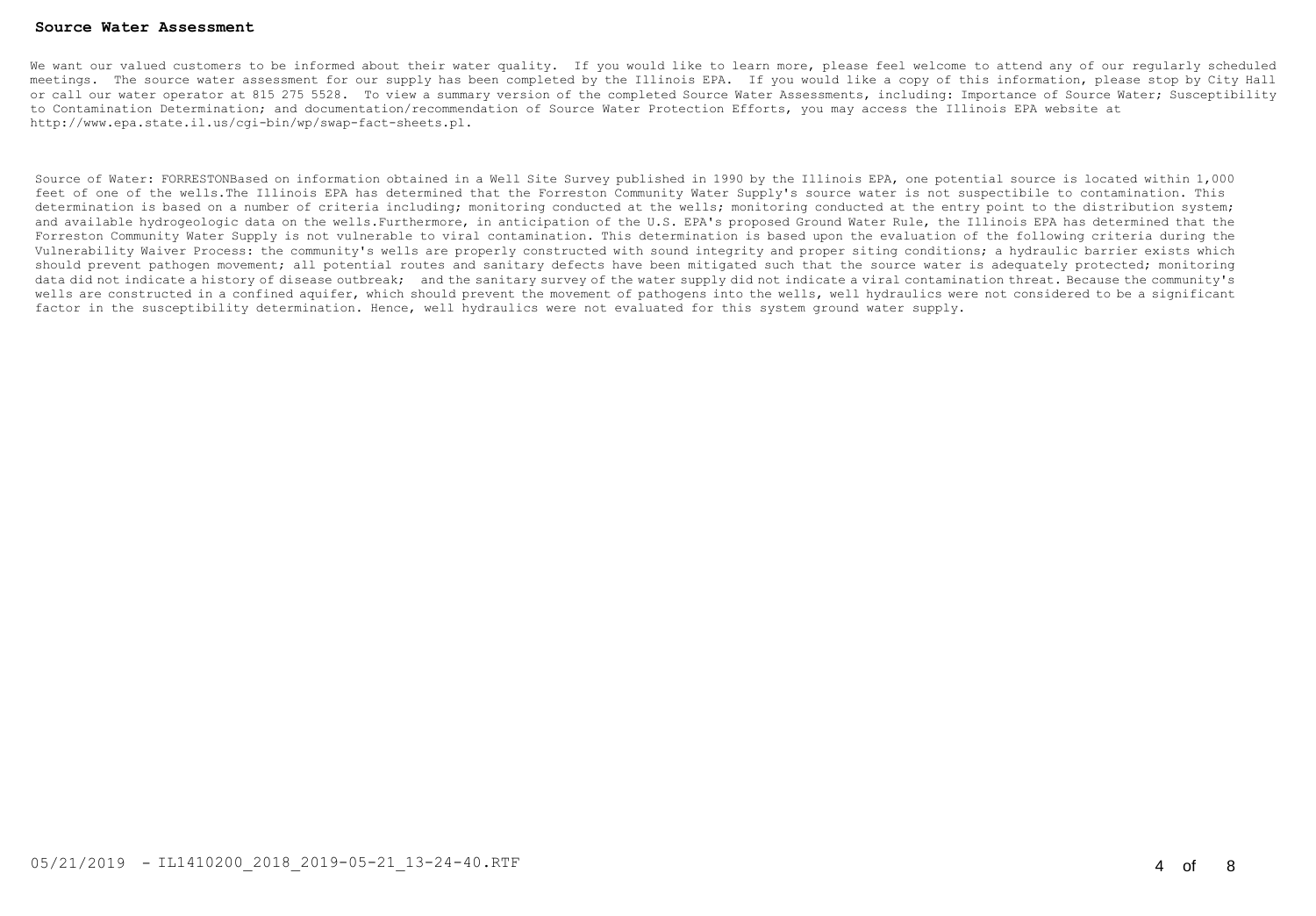#### **Lead and Copper**

Definitions:

Action Level Goal (ALG): The level of a contaminant in drinking water below which there is no known or expected risk to health. ALGs allow for a margin of safety. Action Level: The concentration of a contaminant which, if exceeded, triggers treatment or other requirements which a water system must follow.

| Lead and Copper | Date Sampled | MCLG | Action Level<br>(AL) | 90th<br>Percentile | # Sites Over AL | Units | Violation | Likely Source of Contamination                                                                                |
|-----------------|--------------|------|----------------------|--------------------|-----------------|-------|-----------|---------------------------------------------------------------------------------------------------------------|
| Copper          | 06/30/2016   | 1.3  | 1.3                  | 0.11               |                 | ppm   | N         | Erosion of natural deposits; Leaching from wood<br>preservatives; Corrosion of household plumbing<br>systems. |
| Lead            | 06/30/2016   |      |                      | 9.5                |                 | ppb   | N         | Corrosion of household plumbing systems;<br>Erosion of natural deposits.                                      |

### **Water Quality Test Results**

| Definitions:                      | The following tables contain scientific terms and measures, some of which may require explanation.                                                                                                                                                                         |
|-----------------------------------|----------------------------------------------------------------------------------------------------------------------------------------------------------------------------------------------------------------------------------------------------------------------------|
| Avg:                              | Requlatory compliance with some MCLs are based on running annual average of monthly samples.                                                                                                                                                                               |
| Level 1 Assessment:               | A Level 1 assessment is a study of the water system to identify potential problems and determine (if possible) why total<br>coliform bacteria have been found in our water system.                                                                                         |
| Level 2 Assessment:               | A Level 2 assessment is a very detailed study of the water system to identify potential problems and determine (if possible)<br>why an E. coli MCL violation has occurred and/or why total coliform bacteria have been found in our water system on multiple<br>occasions. |
| Maximum Contaminant Level or MCL: | The highest level of a contaminant that is allowed in drinking water. MCLs are set as close to the MCLGs as feasible using<br>the best available treatment technology.                                                                                                     |
|                                   | Maximum Contaminant Level Goal or MCLG: The level of a contaminant in drinking water below which there is no known or expected risk to health. MCLGs allow for<br>a margin of safety.                                                                                      |
| MRDL:                             | Maximum residual disinfectant level or The highest level of a disinfectant allowed in drinking water. There is convincing evidence that addition of a disinfectant<br>is necessary for control of microbial contaminants.                                                  |
| or MRDLG:                         | Maximum residual disinfectant level qoal The level of a drinking water disinfectant below which there is no known or expected risk to health. MRDLGs do not reflect<br>the benefits of the use of disinfectants to control microbial contaminants.                         |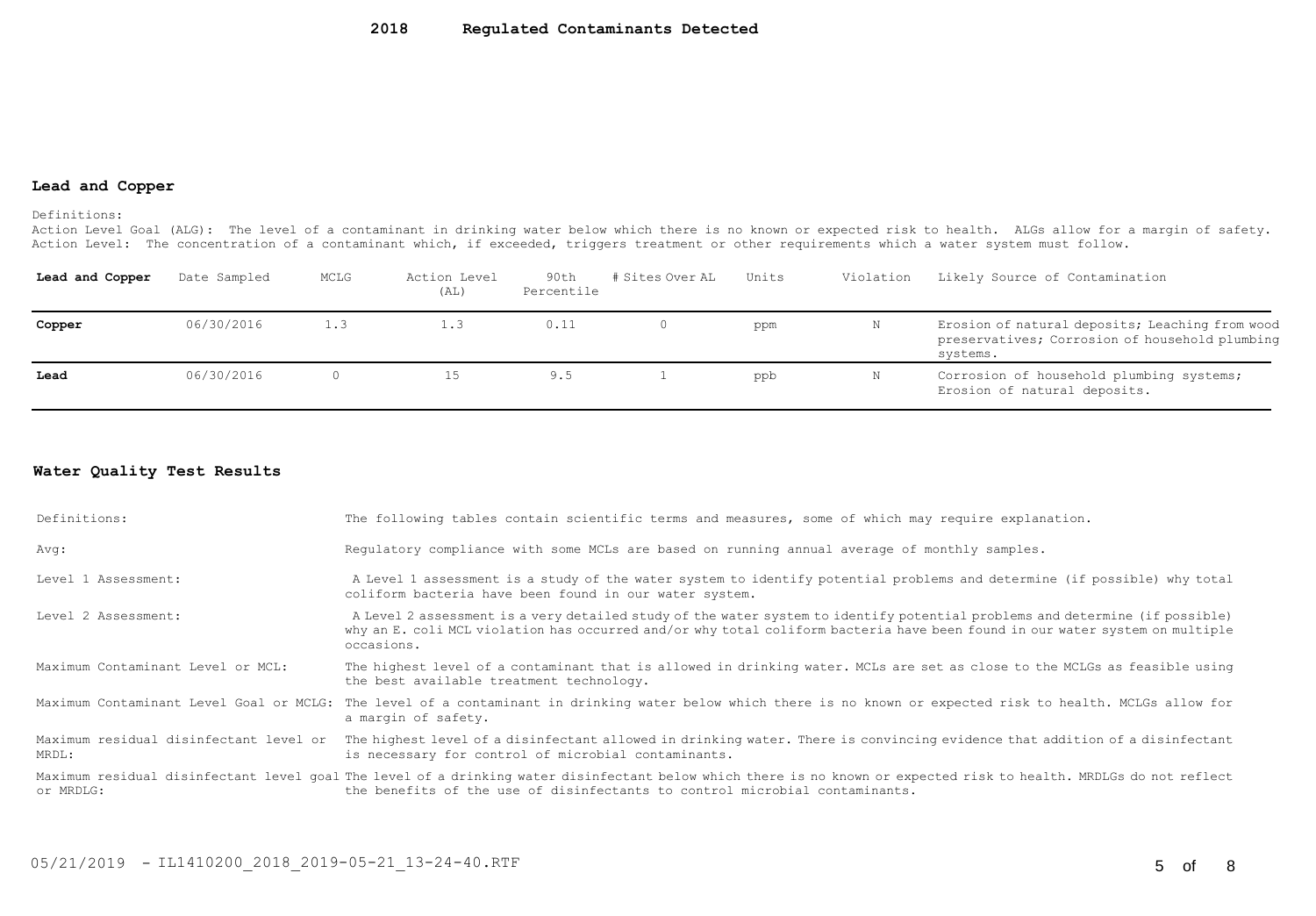# **Water Quality Test Results**

| na:                        | not applicable.                                                                         |
|----------------------------|-----------------------------------------------------------------------------------------|
| mrem:                      | millirems per year (a measure of radiation absorbed by the body)                        |
| ppb:                       | micrograms per liter or parts per billion - or one ounce in 7,350,000 gallons of water. |
| ppm:                       | milligrams per liter or parts per million - or one ounce in 7,350 gallons of water.     |
| Treatment Technique or TT: | A required process intended to reduce the level of a contaminant in drinking water.     |